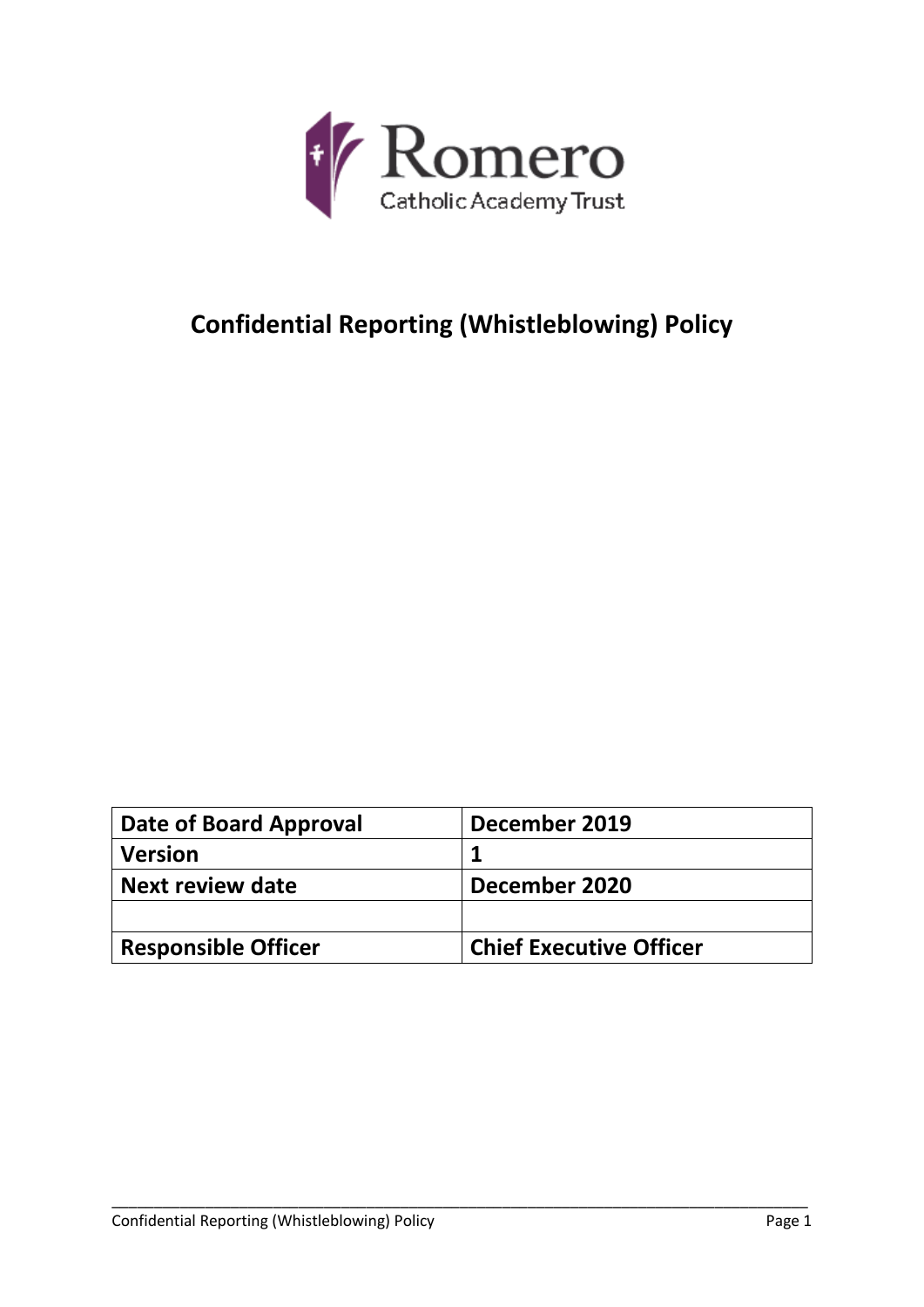## **1 Policy Statement**

1.1 As the employer of staff the Romero Catholic Academy Trust recognises the statutory responsibilities related to employment. Day to day management of staff is delegated to the Chief Executive Officer, Headteachers and line managers in each school. Throughout this document reference is made to the responsibilities held by the Local Governing Body/Headteacher for operational purposes, however ultimate responsibility rests with the Trust.

1.2 This policy has been introduced to enable employees, and other persons working for the Trust on school or Trust premises, together with suppliers and those providing services under a contract with the Trust or a school, to confidentially voice serious concerns over malpractice and wrongdoing within the Trust or school.

1.3 In the case of an issue where an individual does not feel comfortable raising concerns to the Headteacher or Local Governing Body, the individual should contact:

Des Callaghan, dcallaghan@romerocat.com

1.4 If an employee feels unable to contact the Trust, or the concern is about the Trust, please contact either:

The Charity Commissioners for England and Wales Tel: 0845 300 0218 or email www.charitycommission.gov.uk The Education & Skills Funding Agency (ESFA) Tel: 0370 000 2288 or email [iait.mailbox@education.gsi.gov.uk](mailto:iait.mailbox@education.gsi.gov.uk)

1.5 Volunteers working within the Trust or a school, who wish to raise a concern regarding malpractice or wrongdoing should use the Trust's Complaints Policy. However, if they feel unable to go through a formal complaint process, any issues can be raised by contacting:

Angela Ager, aager@romerocat.com

## **2 Introduction**

2.1 Often it can be an employee who is the first to realise that there may be something wrong within their organisation. However, they may not express their concerns because they feel that speaking up would be disloyal to their colleagues or to the school; or they may fear harassment, victimisation or other reprisals. In these circumstances, it may be easier to ignore the concern rather than report what may be just a suspicion of malpractice.

2.2 This policy takes into account the requirements of the Diocesan Protocols for academies within the trusteeship of the Diocese of Salford including:

The Directors and Governors are under a legal duty to conduct the business of the Trust/School in accordance with the Diocesan Trust Deed.

 Trust Deeds state that the Trust/School is provided 'for the advancement of the Catholic religion', and the provisions of Canon education law, the Trust/School is regulated by its Trust Deed.

 Ensuring the seven principles of public life ("the Nolan Principles") namely, Selflessness; Integrity; Objectivity; Accountability; Openness; Honesty and Leadership are followed when conducting matters in relation to the Trust/School.

2.3 The Trust and its schools are committed to the highest possible standards of service provision and to full accountability for those services. In line with that commitment employees are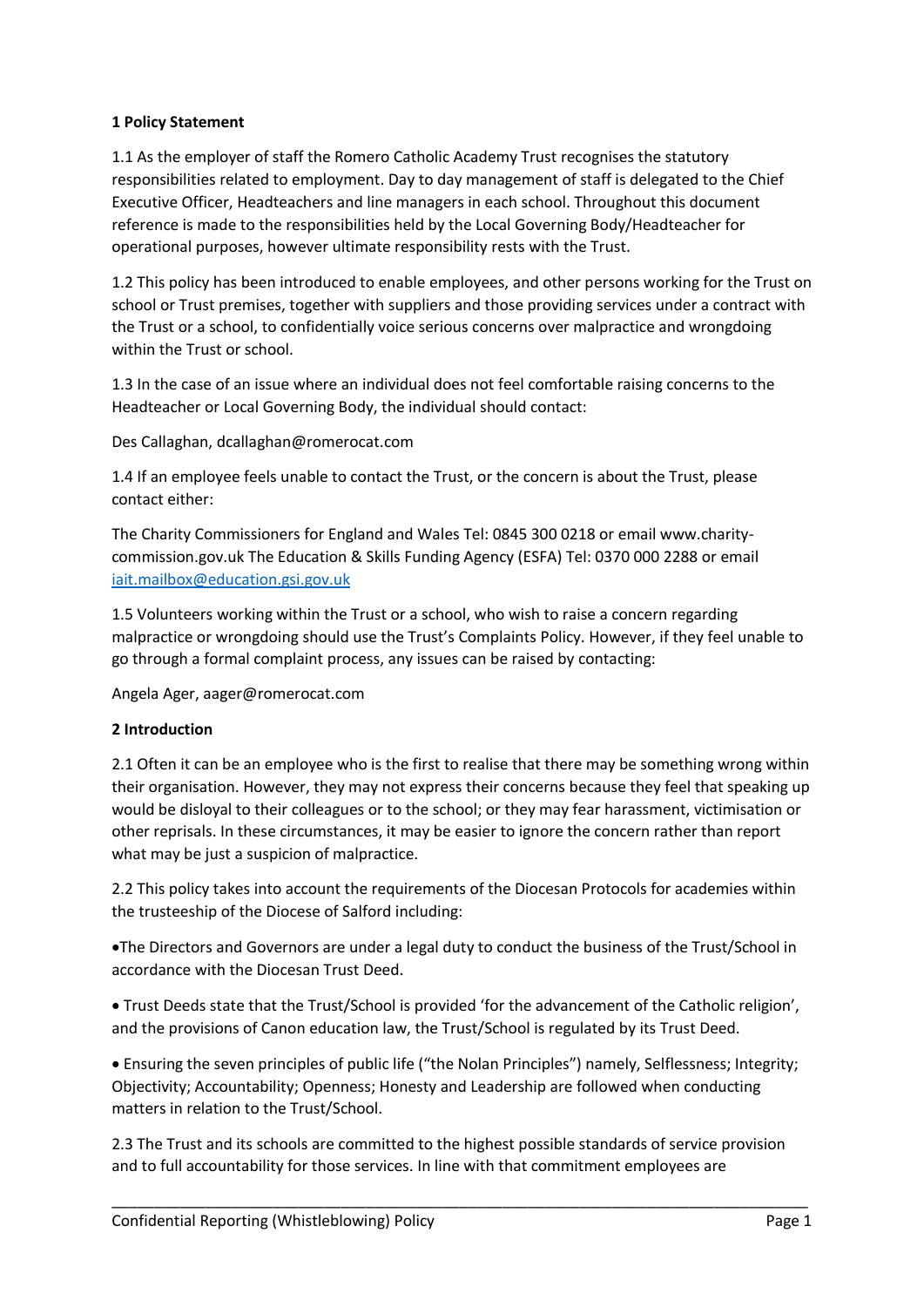encouraged to come forward and voice any concerns they may have about the Trust/School's work. It is recognised that certain cases will have to proceed on a confidential basis. This policy document makes it clear that employees can do so without fear of reprisals and is intended to encourage and enable them to raise serious concerns within the School rather than overlooking a problem or "blowing the whistle" outside.

2.4 The policy applies to all employees and those contractors working for the Trust on our premises, for example, agency staff, builders, and drivers. It also covers suppliers and those providing services under a contract with the Trust.

# 2.5 Public Interest Disclosure Act 1998

2.5a This act protects workers who 'blow the whistle' about wrong doing. It makes provision about the kind of disclosures which may be protected; the circumstances in which the disclosures are protected; and the persons who may be protected. The provisions introduced by the act protect most workers from being subjected to a detriment by their employer. Detriment may take a number of forms, such as denial of promotion, facilities or training opportunities, which the employer would otherwise have offered. Employees may make a claim for unfair dismissal if they are dismissed for making a protected disclosure.

# 2.6 The Enterprise and Regulatory Reform Act 2013 (ERRA)

2.6a The ERRA came into force on 25 June 2013 and introduced a number of changes to whistleblowing legislation. A worker will be eligible for protection if they honestly think what they're reporting is true and they think they're telling the right person. From 25 June 2013 the new law says that a whistleblower should also believe that their disclosure is in the public interest.

## **3 Scope**

3.1 This is a statutory policy which covers the procedures for confidential reporting against the Romero Catholic Academy Trust or any of its schools, employees or governors.

3.2 This policy applies to all employees, directors and local governors of Romero Catholic Academy Trust, including casual, agency staff, self-employed workers and volunteers of the Trust. It also applies to suppliers and those providing services under a contract to the Trust or a school.

## **4 Definitions**

4.1 For ease of reference the term "employee" is used throughout this policy to cover all of the above categories of personnel.

## 4.2 What is Malpractice or Wrongdoing?

4.2a Malpractice and wrongdoing may be about something which:-

- Is unlawful; or
- Against the Trust's or academy's policies; or
- Is not in accordance with established standards of practice; or
- Amounts to improper conduct by an employee.

4.2b The overriding concern should be that it would be in the public interest for the malpractice to be corrected and, if appropriate, sanctions to be applied.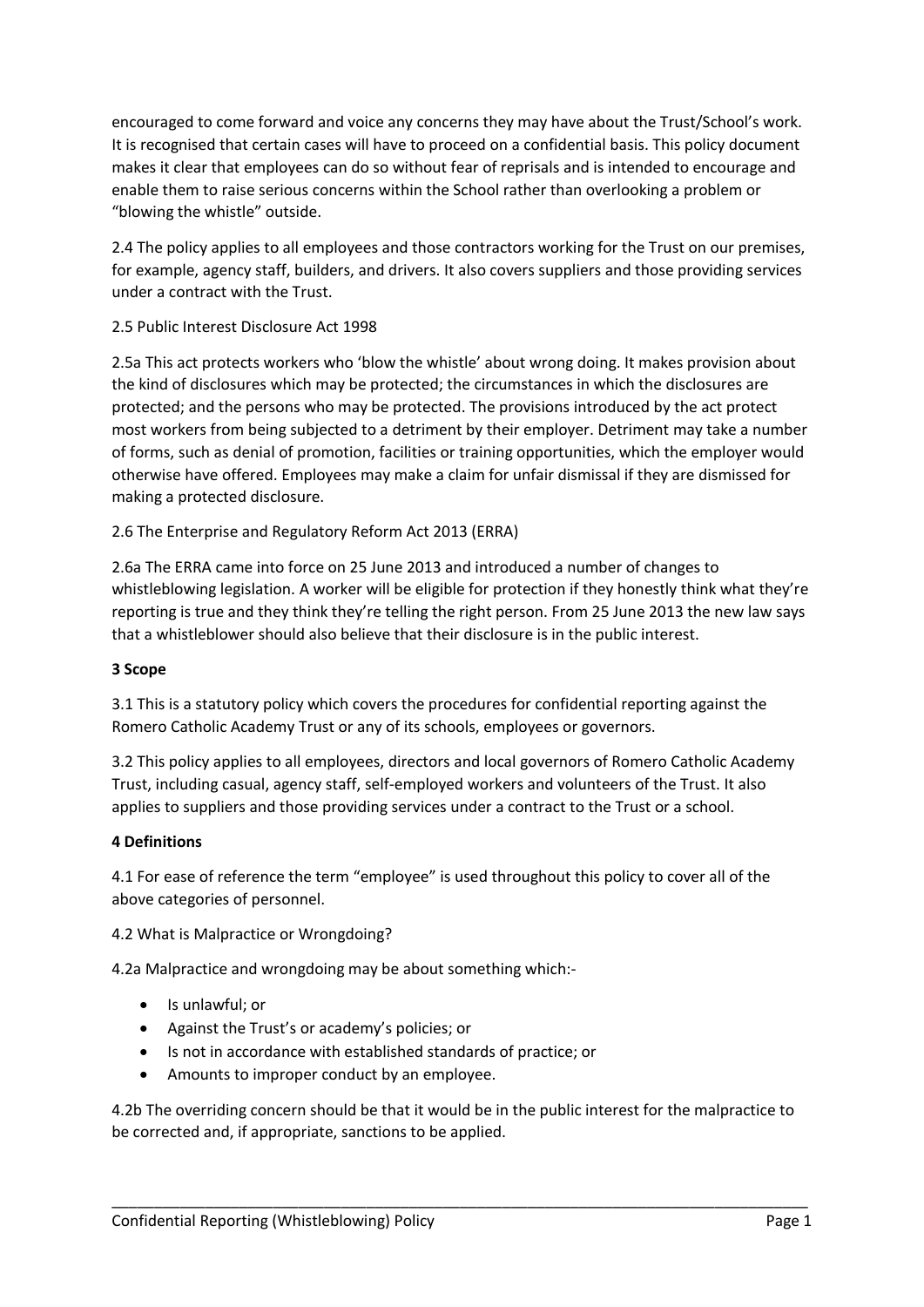4.2c The following are examples of issues, which could be raised under this policy. It is not intended to be an exhaustive list and there may be other matters which could be dealt with under this policy:

- a) Any unlawful act or omission, whether criminal or a breach of civil law
- b) Maladministration, as defined by the Local Government Ombudsman
- c) Breach of any statutory code of practice
- d) Breach of, or failure to implement or comply with, any policy determined by the Trust or School.
- e) Failure to comply with appropriate professional standards or other established standards of practice
- f) Corruption or fraud
- g) Actions which are likely to cause physical danger to any person, or give rise to risk of significant damage to property
- h) Failure to take reasonable steps to report and rectify any situation which is likely to give rise to a significant avoidable cost, or loss of income, to the Trust or School or would otherwise seriously prejudice the Trust or School.
- i) Abuse of power, or the use of the Trust'/School's powers and authority for any unauthorised or ulterior purpose
- j) Unfair discrimination in the Trust's employment or provision
- k) Dangerous procedures risking health and safety
- l) Abuse of clients m) Damage to the environment
- m) Other unethical conduct

## **5 Aims**

5.1 This policy aims to:

5.1a Provide routes for staff to raise concerns and receive feedback on any action taken;

5.1b Allow staff to take the matter further if they are dissatisfied with the School's response to the concerns expressed; and

5.1c Reassure staff that they will be protected from possible reprisals or victimisation.

5.2 This policy does not replace the Trust's complaints procedure. There are also existing procedures in place relating to Discipline, Grievance and Capability. etc. The Confidential Reporting Policy is intended to cover concerns that fall outside the scope of these procedures, such as malpractice or wrongdoing.

5.3 Thus, any concern that you may have regarding a suspicion of malpractice or wrong doing in any aspect of the school provision, or the conduct of staff within the Trust or an individual school, or others acting on behalf of the Trust, can and should be reported under this policy. Employees are expected to report malpractice and wrongdoing and may be liable to disciplinary action if they knowingly and deliberately do not disclose information relating to malpractice or wrongdoing in any aspect of the school's provision or the conduct of staff or others acting on behalf of the Trust.

## **6 Responsibilities**

6.1 The responsibility for the effectiveness and efficiency of this policy rests with the both the Trust and its Local Governing Bodies. Local Governing Bodies will be advised about, and maintain records of, concerns raised and the outcomes (but in a form which does not endanger confidentiality) and will report all concerns and outcomes to the Trust's Chief Operating Officer to ensure the Trust's Board can take actions to improve procedures where applicable.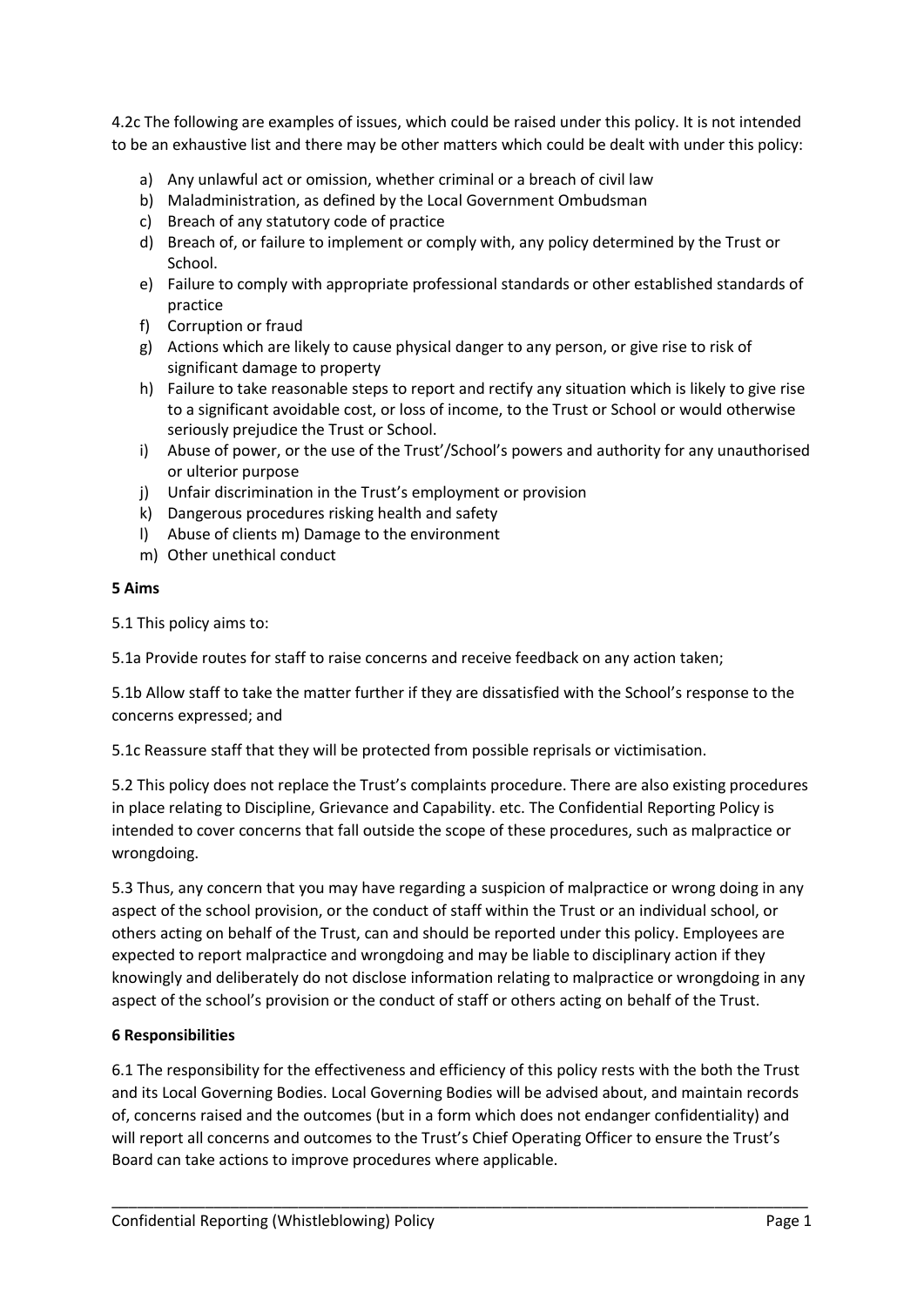## **7 Safeguards**

## 7.1 Harassment or Victimisation

7.1a The Trust recognises that the decision to report a concern can be a difficult one to take, not least because of the fear of reprisal from those responsible for the malpractice or from the Trust as a whole. The Trust will not tolerate any such harassment or victimisation and will take appropriate action in order to protect staff who raise a concern in good faith. In addition, staff are protected in law by the Public Interest Disclosure Act, which gives employees protection from detriment and dismissal where they have made a protected disclosure, providing the legal requirements of the Act are satisfied.

7.1b This does not necessarily mean that if staff are already the subject of disciplinary procedures that those procedures will be halted as a result of a concern being raised under this policy.

## 7.2 Confidentiality

7.2a It will be easier to follow up and to verify complaints if complainants are prepared to give their names. However, wherever possible the Trust will protect those who do not want their names to be disclosed. It must be appreciated that any investigative process may reveal the source of the information and a statement from complainants may be required as part of the evidence.

## 7.3 Anonymous Allegations

7.3a Concerns expressed anonymously are much less powerful, but they will be treated with caution and considered at the discretion of the Trust. In exercising this discretion, the factors to be taken into account would include:

- The seriousness of the issues raised;
- The credibility of the concern; and
- The likelihood of obtaining the necessary information and confirmation of the allegation.

## 7.4 Deliberately False or Malicious Allegations

7.4a The Trust will view very seriously any deliberately false or malicious allegation it receives, and will regard the making of such allegations by any employee as a serious disciplinary offence which could result in dismissal.

7.4b If an allegation is made in good faith, but it is not confirmed by the investigation, no action will be taken against the complainant.

7.4c The Trust will try to ensure that the negative impact of either a malicious or unfounded allegation about any employee is minimised. However, it must be acknowledged that it may not be possible to prevent all of the repercussions potentially involved.

## **8 How a Concern is Raised?**

8.1 If wrongdoing in the workplace is suspected;

- Do not approach or accuse the individuals directly;
- Do not try to investigate the matter;
- Do not convey such suspicions to anyone other than those with the proper authority but do something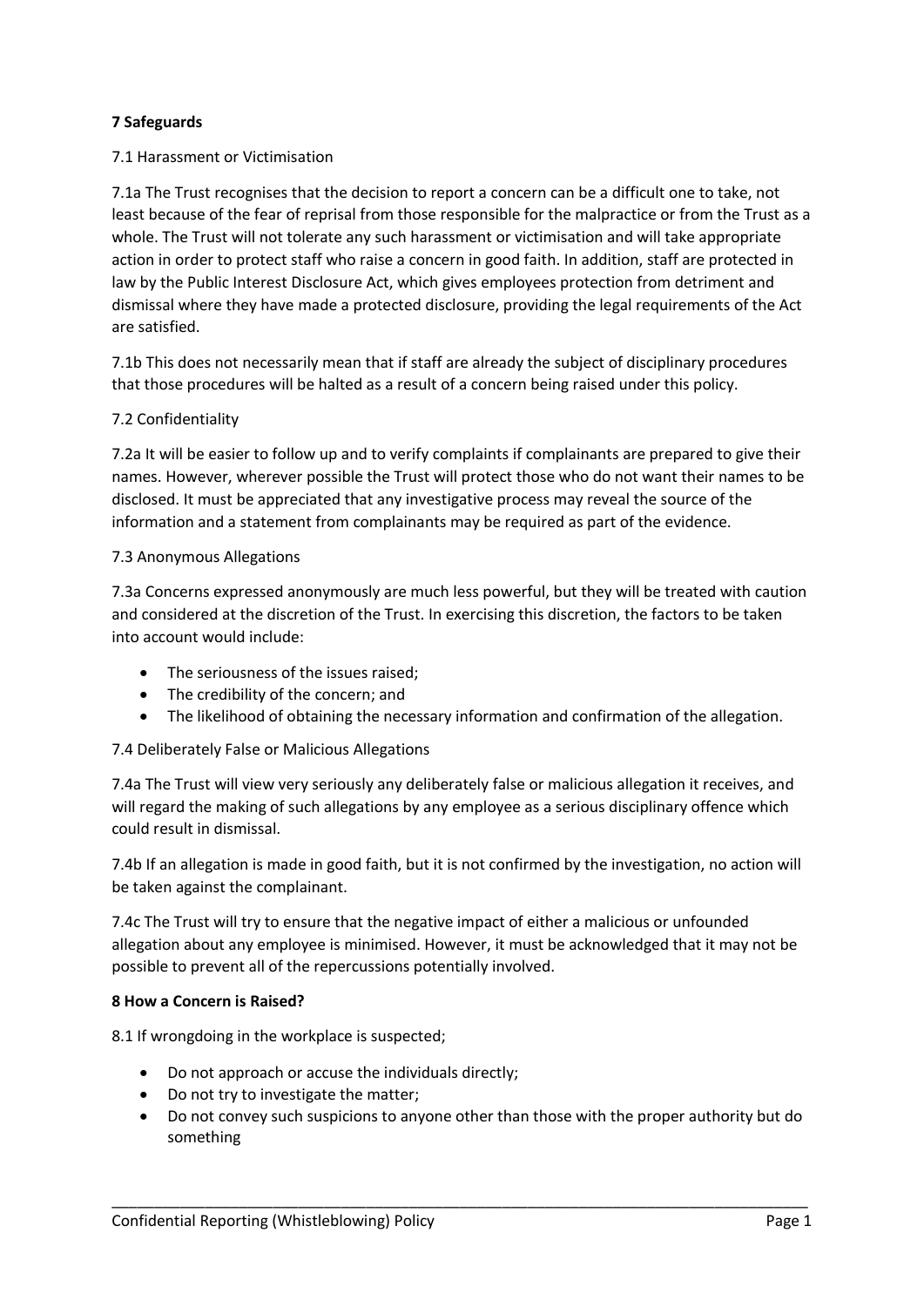8.2 As a first step, raise the concerns with your immediate line manager or supervisor. However, the most appropriate person to contact will depend on the seriousness and sensitivity of the issues involved and who is thought to be involved in the malpractice. For example, if you believe that the Headteacher is involved in the matter of concern, or the normal channels of communication are inappropriate for some reason, you should approach the Chair of the Local Governing Body.

8.3 Although concerns may be raised verbally, they are better put in writing. It should set out the background and history of the concern giving relevant names, dates and places where possible, and the reason why the situation is of concern.

8.4 The earlier a concern is expressed; the easier it is to take appropriate action.

8.5 Although complainants are not expected to prove the truth of allegations made it will be necessary for them to demonstrate to the person contacted that there are sufficient grounds for concern.

8.6 Advice and guidance on how matters of concern may be pursued can be obtained from the Trust's Human Resources Manager.

8.7 Alternatively, complainants may wish to seek advice from their trade union or professional association.

# **9 How the Trust will Respond**

9.1 The action taken by the Trust will depend on the nature of the concern. Where appropriate, the matters raised may:

- Be investigated by management, internal audit, or through the disciplinary process
- Be referred to the Police
- Be referred to the Trust's External Auditor
- Form the subject of an independent enquiry

9.2 In order to protect individuals and the Trust, initial enquiries will be made to decide whether an investigation is appropriate and, if so, what form it should take. Concerns or allegations, which fall within the scope of specific procedures (for example child protection or capability issues), will normally be referred for consideration under these procedures.

9.3 Some concerns may be resolved by agreed action without the need for investigation.

9.4 Within 10 working days of a concern being raised under this procedure the officer considering the issues will write to the complainant:

- Acknowledging that the concern has been received;
- $\bullet$  Indicating how it is proposed to deal with the matter;
- Giving an estimate (so far as is reasonably practicable) of how long it will take to provide a final response;
- Advising whether any initial enquiries have been made; and
- Advising whether further investigations will take place and if not, why not

9.5 The amount of contact between the complainant and the officer considering the issues will depend on the nature of the matters raised; the potential difficulties involved; and the clarity of information provided. If necessary, further information will be sought from the complainant.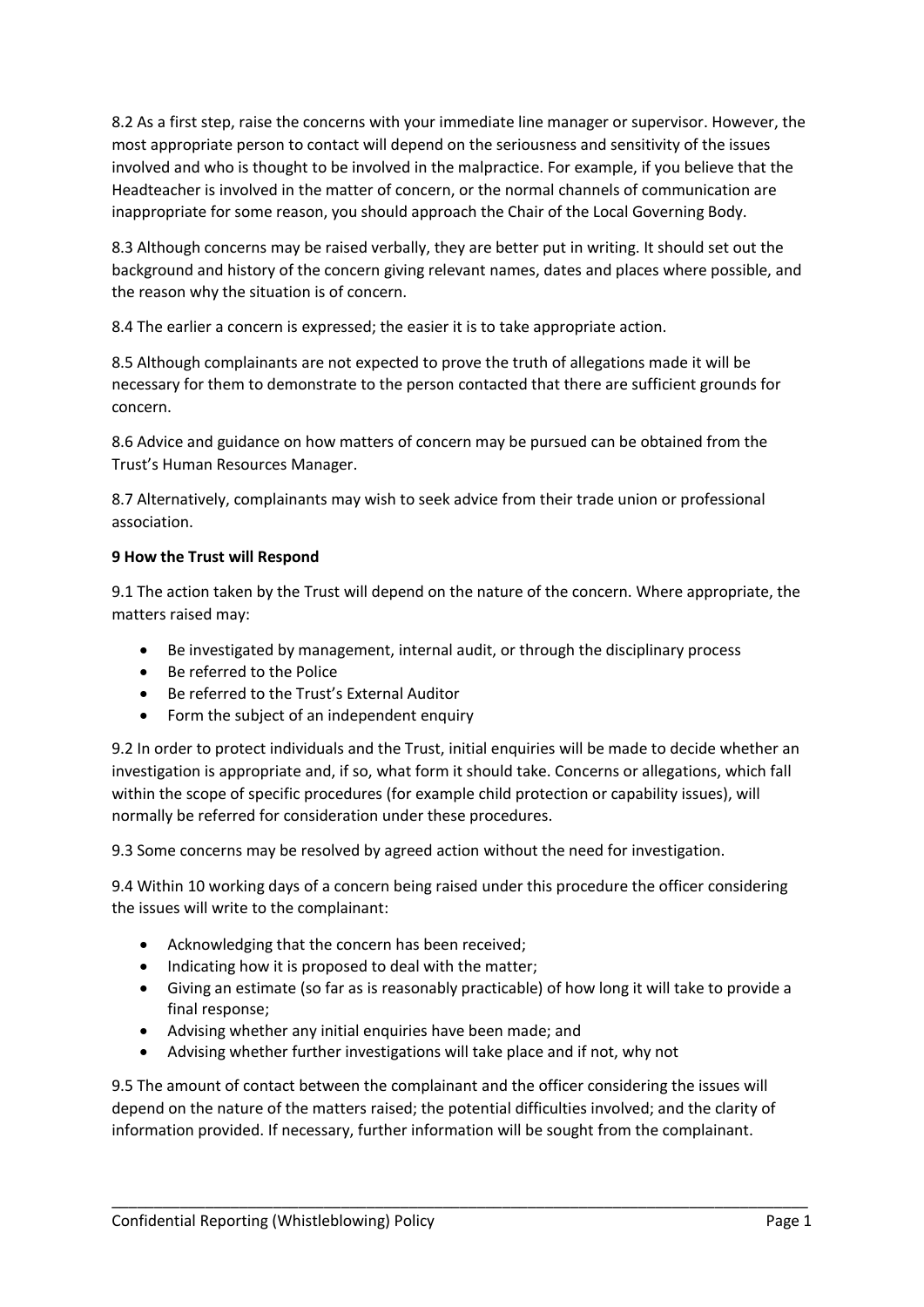9.6 Where any meeting is arranged the complainant has the right to be accompanied by a trade union or professional association representative or a colleague who is not involved in the area of work to which the concern relates.

9.7 The Trust will take appropriate steps to minimise any difficulties the complainant may experience as a result of raising a concern. For example, the complainant may be required to give evidence in criminal or disciplinary proceedings. The Trust will advise about the procedures.

9.8 The Trust accepts that the complainant needs to be assured that the matter has been properly addressed. Therefore, subject to any legal constraints, as much information as possible will be provided about the outcomes of any investigation.

## **10 How the Matter can be Pursued Further**

10.1 This policy is intended to provide employees and other persons with an avenue to raise concerns within the Trust or an academy and it is hoped that this will be the option taken in the first instance. The Trust hopes this will be sufficient. If not, and it is felt necessary to take the matter outside the Trust, then depending upon the nature of the issue involved, the following are possible contact points:

- The Trust's External Auditor
- Relevant professional bodies or regulatory organisations
- The Police
- The Local Government Ombudsman
- An independent legal adviser within the meaning of the Public Interest Disclosure Act 1998
- A regulatory body designated for the purpose of the Public Interest Disclosure Act 1998

10.2 If the matter is taken outside the Trust, confidential information must not be disclosed. In addition, to secure the protections afforded by the Public Disclosure Act, the disclosure must be protected within the meaning of the Act and comply within a set of specific conditions which vary according to whom the disclosure is made. If necessary, advice may be sought from Human Resources, Trade unions or Professional Associations.

## **11 Equality Statement**

11.1 Those within Romero Catholic Academy Trust who have responsibilities defined within this policy will carry out their duties with regard to the Trust's Equality Statement and commitment to abide by the Equality Act 2010:

Accepting our legal duty to ban unfair treatment and achieve equal opportunities in the classroom, the workplace and in wider society.

We have regard for our duty to: Eliminate unlawful discrimination, harassment and victimisation, advance equal opportunity and foster good relations

## **12 Legal Considerations**

12.1 The Trust recognises its responsibility to protect Romero Catholic Academy Trust employees who make a confidential disclosure under the Public Interest Disclosure Act 1998 and The Enterprise and Regulatory Reform Act 2013 (ERRA).

\_\_\_\_\_\_\_\_\_\_\_\_\_\_\_\_\_\_\_\_\_\_\_\_\_\_\_\_\_\_\_\_\_\_\_\_\_\_\_\_\_\_\_\_\_\_\_\_\_\_\_\_\_\_\_\_\_\_\_\_\_\_\_\_\_\_\_\_\_\_\_\_\_\_\_\_\_\_\_\_\_\_

## **13 Related Policies**

Romero Catholic Academy Trust – Complaints Policy